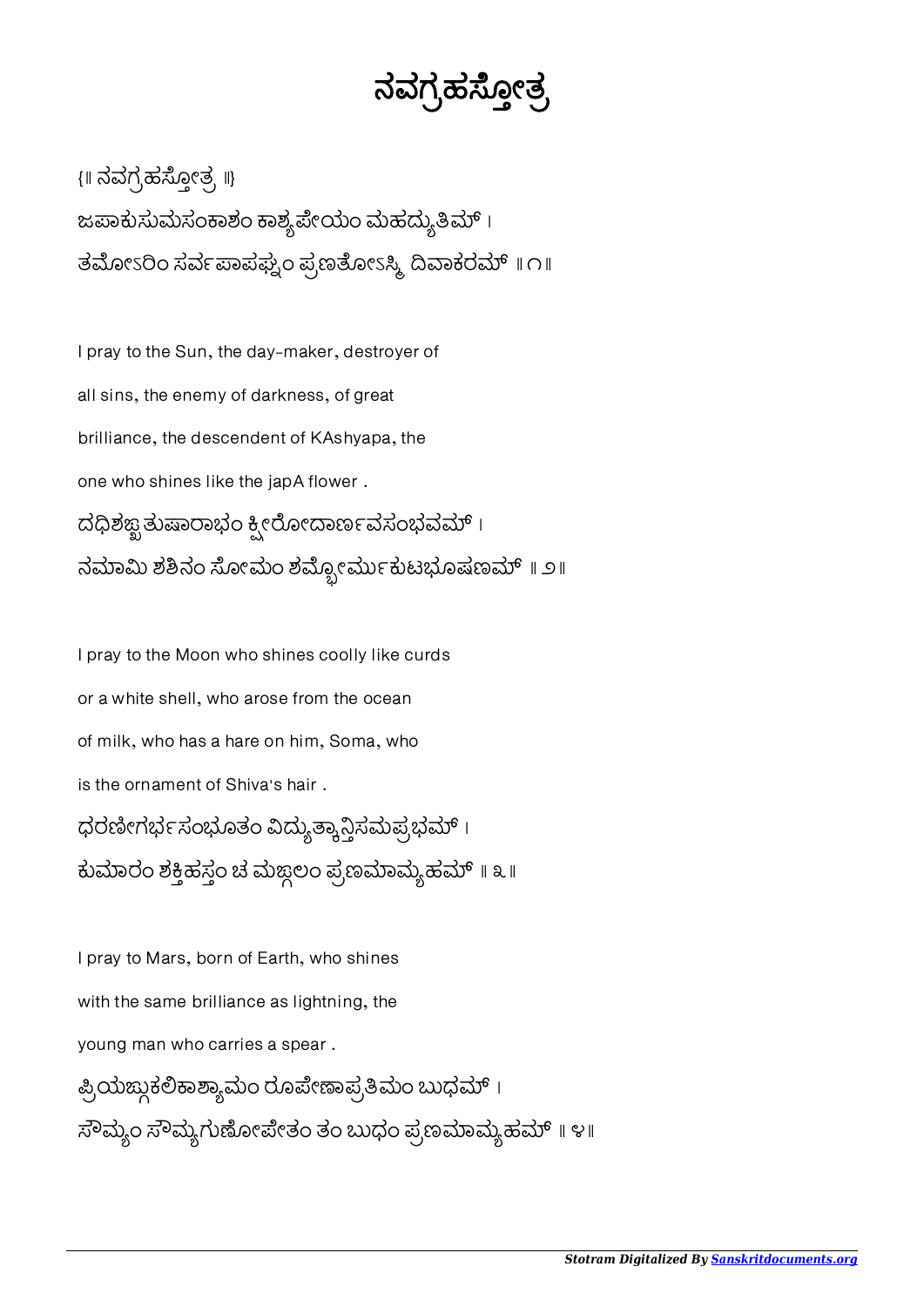I pray to Mercury, dark like the bud of millet, of unequalled beauty, gentle and agreeable . ದೇವಾನಾಂ ಚ ಋಷೀಣಾಂ ಚ ಗುರುಂ ಕಾಞ್ಚನಸಂನಿಭಮ್ । ಬುದ್ಧಿಭೂತಂ ತ್ರಿಲೋಕೇಶಂ ತಂ ನಮಾಮಿ ಬೃಹಸ್ಪತಿಮ್ ॥ ೫॥

I pray to Jupiter, the teacher of gods and rishis, intellect incarnate, lord of the three worlds .

ಹಿಮಕುನ್ದಮೃಣಾಲಾಭಂ ದೈತ್ಯಾನಾಂ ಪರಮಂ ಗುರುಮ್ । ಸರ್ವಶಾಸ್ತ್ರಪ್ರವಕ್ತಾರಂ ಭಾರ್ಗವಂ ಪ್ರಣಮಾಮ್ಯಹಮ್ ॥ ೬ ॥

I pray to Venus, the utimate preceptor of demons, promulgator of all learning, he who shines like the fiber of snow-white jasmine . ನೀಲಾಂಜನಸಮಾಭಾಸಂ ರವಿಪುತ್ರಂ ಯಮಾಗ್ರಜಮ್ । ಛಾಯಾಮಾರ್ತಣ್ಣಸಂಭೂತಂ ತಂ ನಮಾಮಿ ಶನೈಶ್ಚರಮ್ ॥ ೭॥

I pray to Saturn, the slow moving, born of Shade and Sun, the elder brother of Yama, the offspring of Sun, he who has the appearance of black collyrium . ಅರ್ಧಕಾಯಂ ಮಹಾವೀರ್ಯಂ ಚನ್ದಾ ದಿತ್ಯವಿಮರ್ದನಮ್ । ಸಿಂಹಿಕಾಗರ್ಭಸಂಭೂತಂ ತಂ ರಾಹುಂ ಪ್ರಣಮಾಮ್ಯಹಮ್ ॥ ೮॥

I pray to Rahu, having half a body, of great bravery, the eclipser of the Moon and the Sun,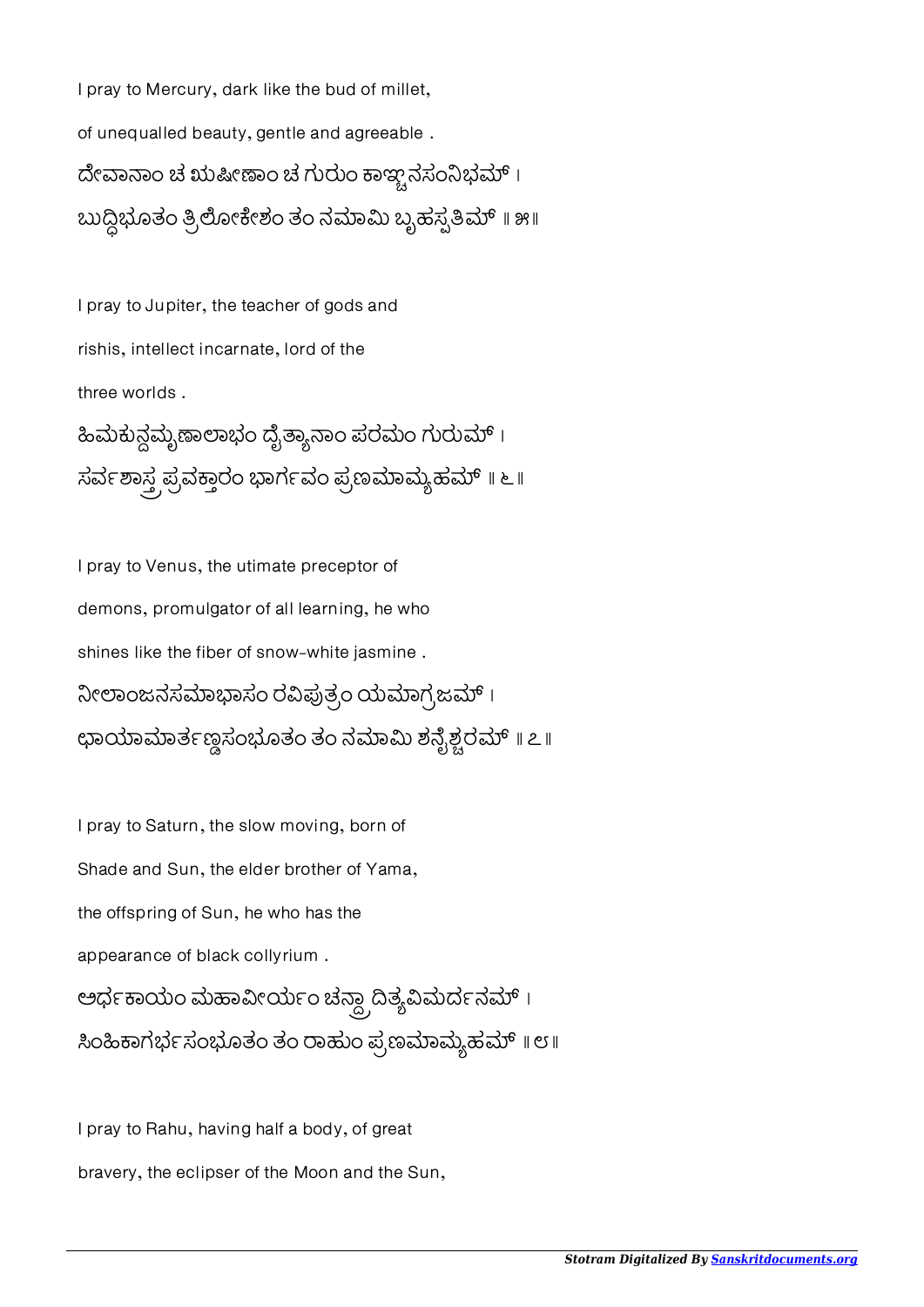born of SimhikA . ಪಲಾಶಪುಷ್ಪಸಂಕಾಶಂ ತಾರಕಾಗ್ರಹಮಸ್ತಕಮ್ । ರೌದ್ರಂ ರೌದ್ರಾತ್ಮಕಂ ಘೋರಂ ತಂ ಕೇತುಂ ಪ್ರಣಮಾಮ್ಯಹಮ್ ॥ ೯॥

I pray to Ketu, who has the appearance of PalAsha flower, the head of stars and planets, fierce and terrifying . ಇತಿ ವ್ಯಾಸಮುಖೋದ್ದೀತಂ ಯಃ ಪರೇತ್ಸುಸಮಾಹಿತಃ । ದಿವಾ ವಾ ಯದಿ ವಾ ರಾತ್ರೌ ವಿಘ್ನಶಾನ್ತಿರ್ಭವಿಷ್ಯತಿ ॥ ೧೦॥

Those who read the song sung by VyAsa, will be joyous, sovereign and powerful, and will succeed in appeasing obstacles, occurring by day or by night . ನರನಾರೀನೃಪಾಣಾಂ ಚ ಭವೇದ್ದುಃಸ್ವಪ್ನನಾಶನಮ್ । ಐಶ್ವರ್ಯಮತುಲಂ ತೇಷಾಮಾರೋಗ್ಯಂ ಪುಷ್ಟಿವರ್ಧನಮ್ <mark>။</mark>

Bad dreams of men, women and kings alike will be destroyed and they will be endowed with unparalleled riches, good health and enhancing nourishment .

ಗ್ರಹನಕ್ಷತ್ರಜಾಃ ಪೀಡಾಸ್ತಸ್ಯರಾಗ್ನಿಸಮುದ್ಭವಾಃ । ತಾಃ ಸರ್ವಾಃ ಪ್ರಶಮಂ ಯಾನ್ಗಿ ವ್ಯಾಸೋ ಬ್ರೂತೇ ನ ಸಂಶಯಃ ॥

All the pain, devastation caused by fire, planets and stars will be of